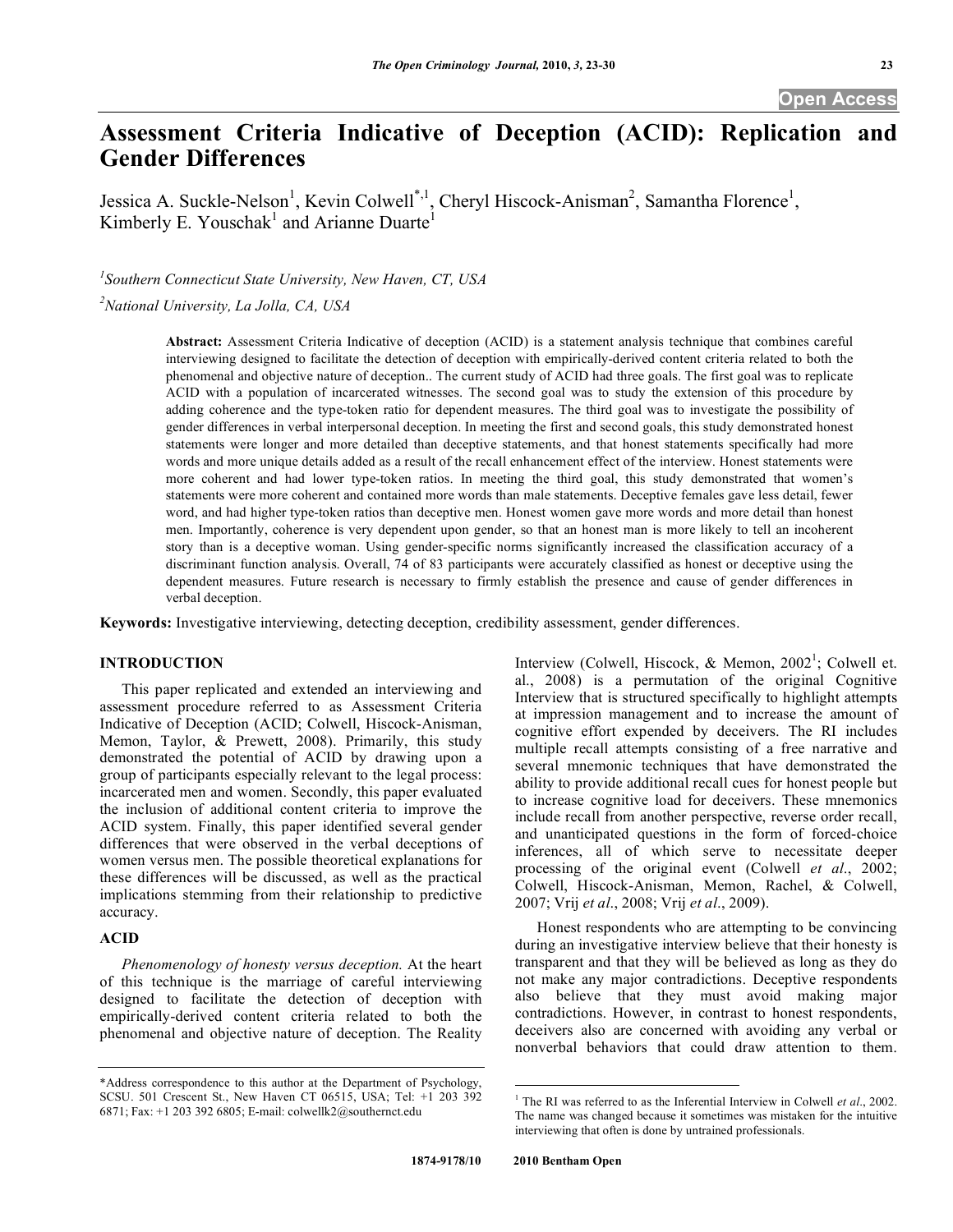Significant to the present work, these beliefs include the need to avoid disclosing any piece of information that could lead to later detection. Thus, they try to avoid providing "too much" detail or adding "too many" details to their story after the initial free narrative. (Colwell, Hiscock-Anisman, Memon, Yaeger, & Milchlik, 2006; Hines *et al*., 2009; Granhag, Andersson, Stromwall, & Hartwig, 2004). To accomplish these things, deceivers often create and practice a "lie script" and attempt to stay with this script as closely as possible during questioning. By doing so, they do not have to think about the original event and are, therefore, less likely to make a glaring contradiction or to release accidentally sensitive information.

 In conclusion, honest respondents are free to think deeply about the original event with less effort and concern given to tracking the information they have presented. Honest respondents can disclose as much detail as they choose during the free narrative and are free to add as many additional details as they can remember as a result of the recall enhancement techniques during the mnemonic portion of the RI. Teherefore, honest respondents can take advantage of the spontaneous and automatic nature of genuine recall. In contrast, deceptive respondents must keep their lie script in mind and are not free to provide everything that they can remember during their free narrative. This means they must expend considerable cognitive effort to complete tasks such as reverse-order recall and unanticipated inferences. Additionally, the desire of deceivers not to add too much detail after their free narrative prevents them from benefiting as much as honest respondents from the recall enhancement effects of the mnemonics (Colwell *et al*., 2006; Granhag *et al*., 2004; Hines *et al*., 2009; Vrij *et al*., 2008).

*Objective content criteria.* ACID assesses patterns of speech and detail derived from the theories underlying Criterion-Based Content Analysis (CBCA), Reality Monitoring (RM), and impression management. These assessments include the response lengths and the numbers of external, contextual, and internal details as they are distributed across the free recall and mnemonics portions of the RI. Honest statements have been found to be more vivid and more spontaneous than deceptive statements. *Vivid* means that the statements are longer and more detailed, with more details coming from the senses and dealing with time and space. *Spontaneous* means that the statements are significantly longer after the free recall segment of the RI and contain significantly more unique details after free recall.

*Extensions of the ACID technique.* The initial research that created the RI also investigated deception using the content criteria of coherence and type-token ratio. A *coherent* statement is one that does not contain major contradictions and that could have happened given the limits of time and space (Colwell *et al*., 2002). People typically know that it is important to tell a coherent story in order to be convincing and that sometimes an incoherent story is indicative of deception. However, this criterion, though predictive, has been left out of ACID research to date. Coherence was included in the present study due to the fact that people innately use this criterion anyway and because there is a potential difference between genders due to considerations that will be detailed below.

 The *type-token ratio* (TTR) refers to the ratio of unique words in a statement to the number of total words in a statement. Thus, the statement, "One small step for man, one giant leap for mankind" has a TTR of 8 out of 10, or .80. TTR is believed to provide a measure of impression management. People who are working harder to communicate or who are trying harder to be convincing tend to use a wider array of vocabulary and, thus, have a higher TTR. This variable has shown the ability to predict honest from deceptive statements with inmates (Colwell *et al*., 2002), US military personnel (Morgan, Colwell, & Hazlett, 2009), and Arabic suspects interviewed in English through an interpreter (Colwell, Hiscock-Anisman, Hazlett, & Morgan, 2009).

 Several studies have used various combinations of these criteria, and the classification accuracies have ranged from 77% to near 95% (Ansarra *et al*., 2009; Colwell *et al*., 2009; Colwell *et al*., 2002; Colwell *et al*., 2007; Colwell *et al*., 2008; Memon, Fraser, Colwell, Odino, & Mastroberardino, in press; Morgan *et al*., 2009). Interestingly, it became apparent that those studies which focused on only one gender had classification rates near or above 90%, whereas those studies that combined genders into one sample had classification rates closer to 80%. Naturally, the question arose: Are there gender differences in verbal deception that may affect the system?

# **GENDER DIFFERENCES**

 Existing research has demonstrated significant gender differences in cognitive ability and interpersonal skill. Women often have significantly higher levels of verbal ability than men, though the effect sizes are typically small (Shibley Hyde  $\&$ Linn, 1988; Weiss, Kemmler, Deisenhammer, Fleischhacker, & Delazer, 2003). It also has been reported that women have better attention to detail and better recall for episodic memory than do men (Duff & Hampson, 2001; Herlitz, Nilsson, & Backman, 1997; McBurney, Gaulin, Devineni, & Adams, 1997; Persinger & Richards, 1995; Postma, Jager, Kessels, Koppeschaar, & Van Honk, 2004).

 Historically, women have been found to be higher in interpersonal and social sensitivity (e.g., nonverbal behavior) than are men, especially in situations where women have relatively less social power than their male counterparts (Crawford, 1995; Eagly, 1987; Henley, 1995; Lakoff, 1990). Related to this, research indicates that women may lie more frequently than men, and that women's lies more often are aimed at maintaining social cohesion rather than to benefit themselves (DePaulo & Kashy, 1998; DePaulo, Kashy, Kirkendol, Wyer, & Epstein, 1996; Feldman, Forrest, & Happ, 2002; Tyler & Feldman, 2004). This awareness of social cues in general, and the social nature of deception in particular, is likely mediated by the perceived social power as it manifests in learned gender roles (Eagly; Henley; Lakoff). Due to the observed differences in classification accuracy in previous ACID studies and the above research regarding women and deception, this study included gender as an independent variable.

### **THE CURRENT STUDY**

The present study had three goals: (a) to replicate previous ACID findings with an incarcerated sample of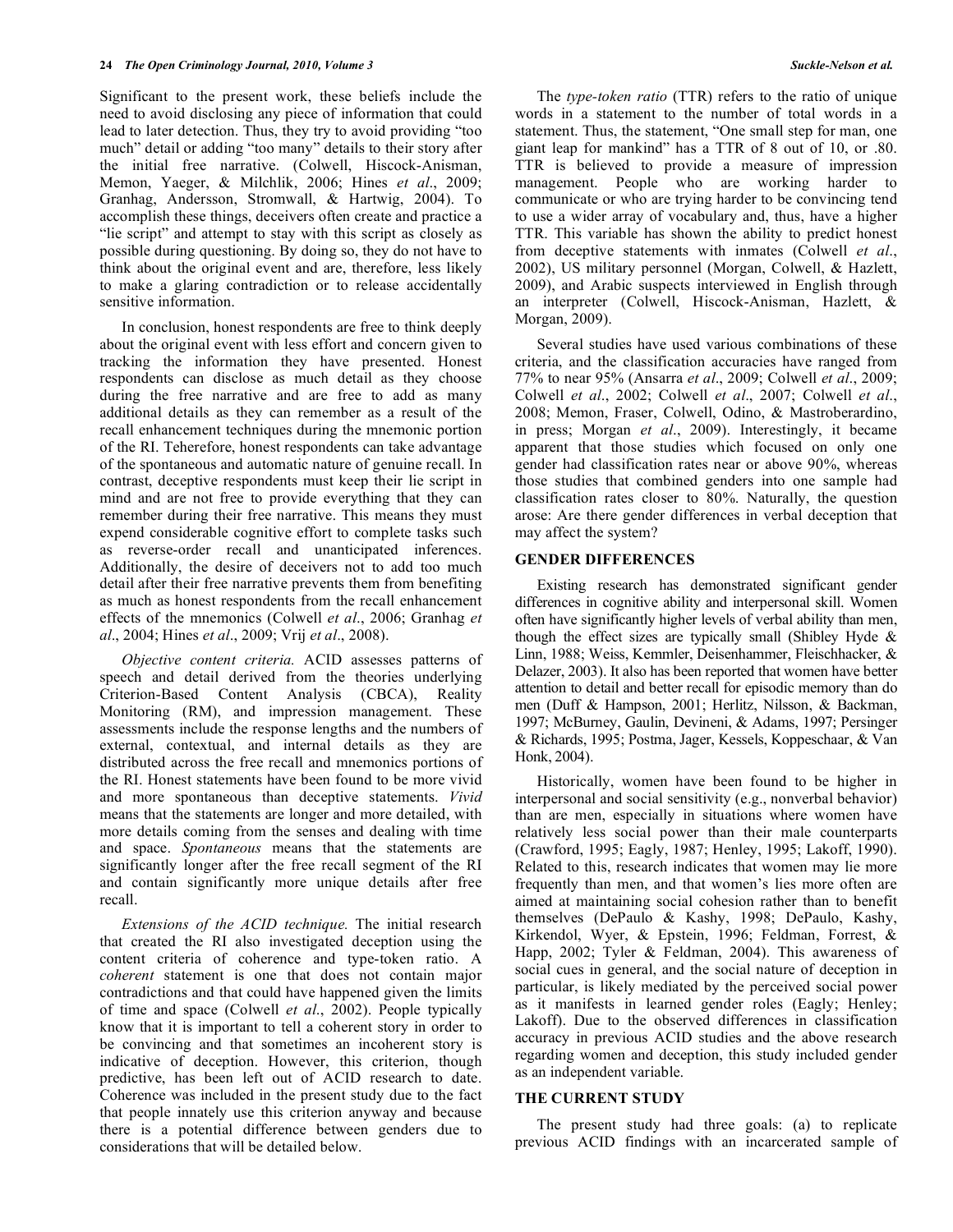witnesses; (b) to investigate the extension of ACID to include the criteria of coherence and TTR; and (c) to assess for gender differences in verbal deception. For the first goal, it was hypothesized that honest statements would be longer and more detailed than deceptive statements. Further, it was predicted that honest statements would contain significantly more words and details during the free recall portion of the interview and would have more words and new details added in response to the mnemonics portion of the interview. For the second goal, it was hypothesized that honest statements would be more coherent and would have lower TTRs than deceptive statements. Finally, for the third goal, it was hypothesized that gender differences in verbal recall and deception would exist. The potential for gender differences was assessed in the form of: (a) main effects for gender in the dependent measures, (b) interactions between gender and honest in the dependent measures, and (c) classification accuracies of single-gender versus mixed-gender samples.

# **METHOD**

# **Participants**

 Eighty-eight offenders (38 men, 50 women) from two facilities within the Texas Department of Criminal Justice-Institutional Division provided testimony regarding a staged theft. Their ages ranged from 18 to 57 years, with a mean of 28.3 years ( $SD = 3.9$  years). The self-reported ethnicity of the sample was: 42% Caucasian, 36% African American, 18% Hispanic (primarily Mexican-American), 2% Asian, and 2% "Other". Administrative Segregation offenders were not included.

# **Procedure**

<u>.</u>

 The stimuli used in this study were identical to those used in the Colwell *et al*. (2002) and Colwell *et al*. (2007) studies but with new samples of offenders. Participants were told that they were in a "Memory Study" and were seated in classrooms of the Education Department of their respective prisons (one male unit and one female unit). They witnessed a staged theft, were given instructions about how to respond to the interviewer (honestly or deceptively), and then were interviewed by trained Research Assistants (RAs). For consistency, the same script was followed as closely as possible for each enactment of the theft, and the same actors and interviewers were used in the same roles at both units.

 The staged theft was enacted at the front of the classroom. This event was shown to groups of inmates ranging from 8 to 17 members. No announcement marked the beginning of the scene, other than the arrival of new research staff in front of the classroom. This transition was quite obvious to the offenders and was augmented by the soon-to-be thief entering the room yelling (a behavior likely to draw attention in prison classrooms). The three central actors of the theft were seen by participants only during the enactment so that all participants had approximately the same exposure time in order to form memories. The entire simulation required approximately three minutes, and each participant had a clear view of the actors and materials<sup>2</sup>.

 After the portrayal of the theft, randomized instruction packets were distributed to all participants, denoting the honesty of reporting condition. Conditions were assigned in a manner so that any minor deviations in scene presentation were randomly distributed across experimental groups. Those in the honest condition were told to report everything they had witnessed as completely as possible. Those in the dishonest condition were told to distort their testimony in order to preclude conviction of the perpetrator. Specifically, dishonest respondents were asked to assume that they knew the perpetrator and to report in a manner that kept him out of trouble. Instructions were given in written as well as verbal form, and the same RA provided these instructions to all participants. Incentives could not be provided due to the potential for coercion with an incarcerated sample.

 Following a short delay (ranging from approximately 5 to 20 minutes), participants were interviewed regarding the event. They were not allowed to discuss the event while waiting. Each participant was interviewed individually by a trained RA using a semi-scripted RI. Audio recordings of the interviews were transcribed and analyzed by blind raters. The transcripts from the male and female prisons were mixed together and could not be identified by raters.

# **Measures**

 This study investigated the traditional ACID content criteria with the addition of coherence and TTR. Central to the ACID system is the assessment of dependent measures at the free recall portion of the RI and then again across all of the mnemonic questions of the RI. For the traditional ACID criteria, this comprises the response length and the amount of external, contextual, and internal details presented during free recall of the RI, and the response length and the amount of new external, contextual, and internal details added across the mnemonic portion of the RI. The current study extends the traditional ACID criteria with the addition of coherence (measured once across the entire interview), and TTR. To keep the experiment-wise alpha level down, the number of dependent measures was reduced by summing the detail categories into totals for each of the two interview phases. Therefore, the study assessed coherence (Coh), free recall detail total (DetFR), free recall response length (ResFR), free recall TTR (TTRFR), mnemonics detail total (DetMN), mnemonics response length (ResMN), and mnemonics TTR (TTRMN).

### **Rater Training and Coding**

 Coh, DetFR, and DetMN are scored by hand, whereas ResFR, ResMN, TTRFR, and TTRMN are automated and scored by software. For the hand-scored data, the raters were trained according to the same procedures as those reported in Colwell *et al*. (2002) and Colwell *et al*. (2007). This training consisted of three one-hour group meetings with the second author, including homework assignments between two of the meetings and a final meeting to reach consensus. During the first meeting, the second author defined each of the three classes of detail and provided the raters with standard scoring sheets to ensure consistent operational definitions of the variables. He then described the procedure for tallying the amount and type of details present in a transcript. Raters were trained to tally each detail only the first time it appeared within a statement; that is, a detail that was

<sup>&</sup>lt;sup>2</sup> The authors would like to thank John Yuille for providing us with this script.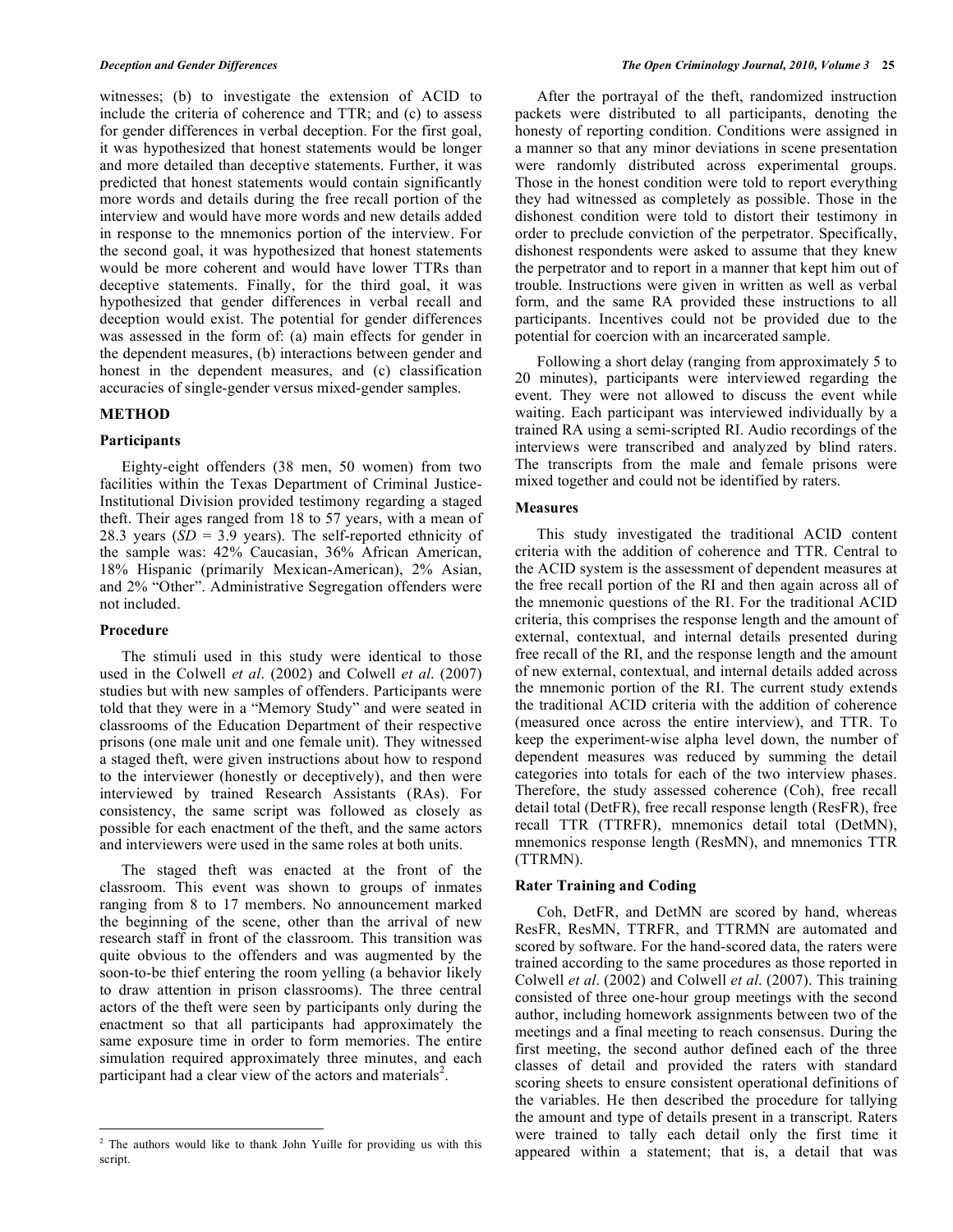mentioned in response to two different interview questions was tallied only in response to the first question. The result was that only the amount of novel detail elicited in response to each recall task of the interview was coded and analyzed. This allowed for the tracking of unique details as they were added throughout a statement, in order to highlight spontaneous additions.

 Following the lecture portion of the training, raters practiced the detail tally procedure using an example transcript and then reviewed these codings with the second author. Raters scored a second practice transcript as homework and reviewed this as a group at the second training session. This process was repeated for a third transcript: Raters scored the transcript as homework and then reviewed this as a group at the third and final training session. At the final meeting, all discrepancies in codings were resolved and the raters engaged in one final round of discussion with the second author. Child witness statements from a previous training package (provided to the second author by John Yuille) were used as practice transcripts for training purposes so that raters would remain blind to the experimental conditions of the present study. All of these transcripts followed a precise script that was analogous to the interview script used in the present experiment.

 Following these training sessions, each rater scored 10 more practice transcripts on their own. The interrater reliabilities, as measured by Pearson's *r* and average proportion agreement, were as follows: External = .91 (93%), Contextual = .86 (89%), Internal = .73 (78%). The most common difficulty was determining if a piece of information was irrelevant to the event in question and, therefore, an internal detail.

 Each of the four raters rated half of the transcripts, meaning all transcripts were rated twice, in counterbalanced order. The values used for analysis were the average of the two raters' scores for each transcript. This was done to reduce rater bias due to individual differences or potential practice effects.

 As per the ACID system, two values for each detail category were obtained: one for free recall, and one for the mnemonics. However, for the present study, the three detail categories were summed to yield total scores for each interview segment: the total amount of details provided during free recall (DetFR = External FR + Contextual FR + Internal FR), and the total amount of new details added during the mnemonics ( $DetMN = External MN + Contextual$ MN + Internal MN). The correlations and proportion agreements among the pairs of raters for the dependent variables was: DetFR,  $r = .94$  (96%), and DetMN,  $r = .88$  $(90\%)$ .

 Coherence (Coh) was defined as a story that did not contradict itself regarding major details or one that was possible given the limits of time and space. This variable was scored by hand, with each rater providing one score for an entire transcript. A transcript that did not contradict itself regarding major details or that contained a possible story was rated as *coherent* and received a score of 0. A transcript that did contradict itself regarding major details or that contained an impossible story was rated as *incoherent* and received a score of 1. This was done in order to make correlations and

effect sizes vary directly with contradictions. Given that each transcript was scored by two raters and these scores were averaged across raters, the actual potential scores for Coh were 0 (both rated coherent), .50 (one rated coherent and one rated incoherent), and 1 (both rated incoherent). The average proportion agreement between the paired raters' scores was .93 for Coh.

 The automated data were scored by software written for the ACID system. As such, the test-retest and interrater reliability for ResFR, ResMN, TTRFR, and TTRMN all were 1.00. This was the same software package reported in Colwell *et al*. (2002) and Morgan *et al*. (2009).

### **RESULTS**

#### **Manipulation Checks and Experimenter Bias**

All transcripts were read initially to make certain that each interview included the appropriate questions in the proper order and that participants followed instructions. One female and two male participants were dropped due to a failure to follow instructions. Multivariate outliers were investigated by comparing case numbers to Mahalanobis distances, resulting in an additional two cases being dropped. In all, five cases were dropped: 4 male and 1 female. This left 83 cases total: 34 male and 49 female. After dropping these cases, the data was normally distributed with homogenous variances.

 Two one-way ANOVAs were run to assess for potential experimenter bias. The first examined the classification accuracy of each transcript by interviewer,  $F(5, 76) = 0.83$ , *p >* .05. The second examined the classification accuracy of by each group of raters,  $F(2, 79) = 0.48$ ,  $p > .05$ . These nonsignificant findings indicate that there was no meaningful experimenter bias on behalf of interviewers or raters.

### **Mean Comparisons**

The data first were analyzed *via* factorial MANOVA with the two factors of honesty (honest versus deceptive) and gender (female versus male). The dependent measures for this analysis were Coh, DetFR, ResFR, TTRFR, DetMN, ResMN, and TTRMN. Pillai's Trace indicated significant main effects for each factor and a significant interaction between the factors on the linear combination of the seven dependent measures: honesty,  $F(7, 73) = 6.76$ ,  $p < .05$ ,  $\hat{\eta}^2 =$ .39; gender,  $F(7, 73) = 3.56$ ,  $p < .05$ ,  $\hat{\eta}^2 = .26$ ; and honesty by gender interaction,  $F(7, 73) = 2.23$ ,  $p < .05$ ,  $\hat{n}^2 = .18$ . The mean, standard deviation, and effect size for each dependent measure across honesty (gender collapsed) can be seen in Table **1**.

*Honesty*. Univariate ANOVAs were conducted for each of the seven dependent measures to assess further the observed effect for honesty. All seven of the dependent measures were significantly affected by honesty of reporting: Coh,  $F(1, 79) = 6.06$ ,  $p < .05$ ,  $SC = -.30$ ; DetFR,  $F(1, 79) =$ 42.16,  $p < .05$ , SC = .92; ResFR,  $F(1, 79) = 33.63$ ,  $p < .05$ , SC = .83; TTRFR,  $F(1, 79) = 12.19$ ,  $p < .05$ , SC = -.52; DetMN, *F*(1, 79) = 2.6, *p* < .05, SC = .32; ResMN, *F*(1, 79)  $= 5.92, p < .05, SC = .32$ ; and TTRMN,  $F(1, 79) = 3.0, p <$  $.05, SC = -.30.$ 

*Gender*. Similarly, univariate ANOVAs were conducted for each of the seven dependent measures to assess further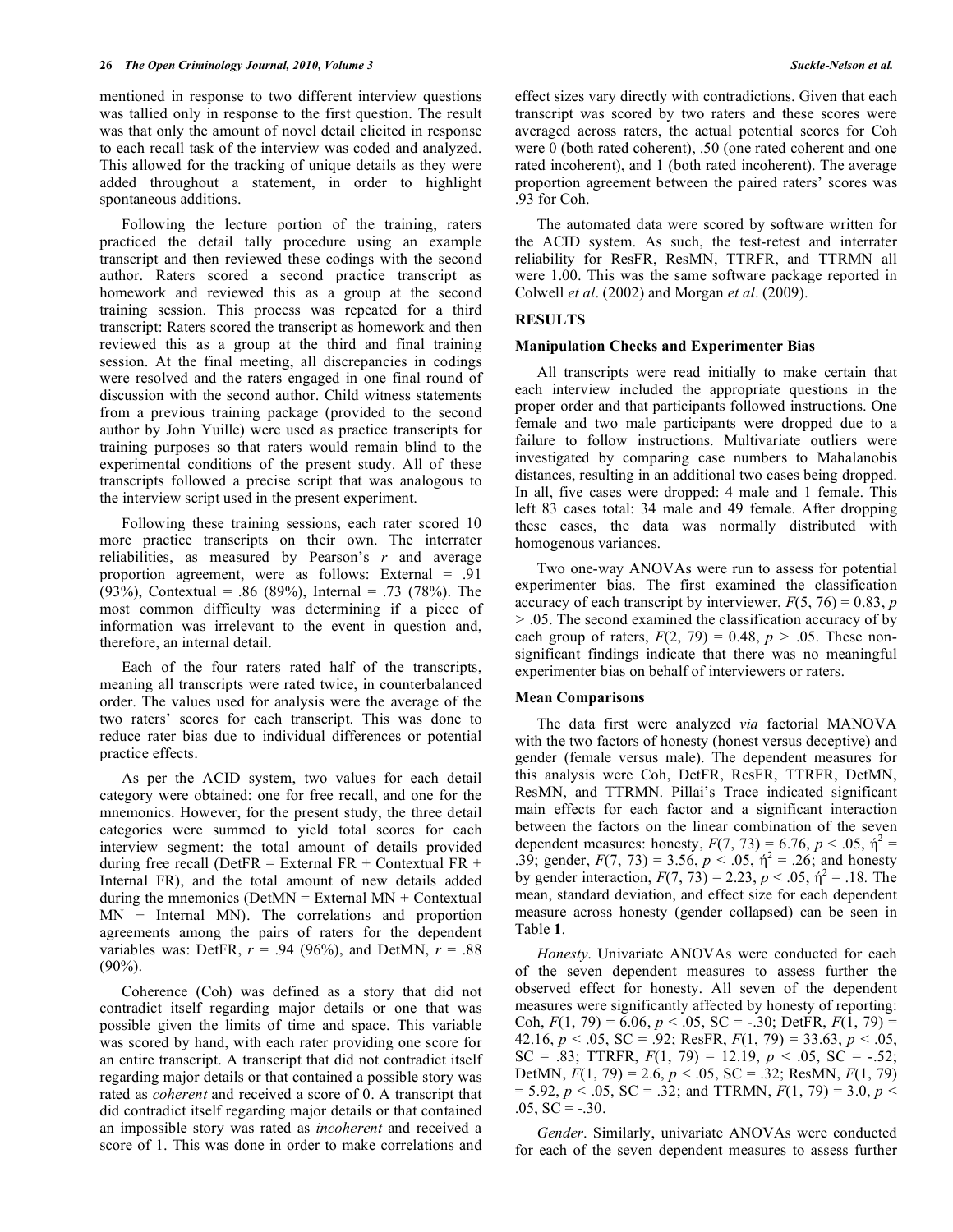| <b>Interview Stage Variable</b> | Honest<br>M(SD) | <b>Dishonest</b><br>M(SD) | $\boldsymbol{F}$<br>(1, 81) | $\boldsymbol{p}$<br>(One-Tailed) | SC<br><b>Honesty</b> |  |  |
|---------------------------------|-----------------|---------------------------|-----------------------------|----------------------------------|----------------------|--|--|
| <b>Total Interview</b>          |                 |                           |                             |                                  |                      |  |  |
| Coherence*                      | 0.06(0.24)      | 0.23(0.43)                | 5.00                        | .01                              | $-.30$               |  |  |
| <b>Free Recall</b>              |                 |                           |                             |                                  |                      |  |  |
| # Details*                      | 98.15 (47.45)   | 38.14 (23.90)             | 47.13                       | $\leq .01$                       | .92                  |  |  |
| # Words*                        | 293.31 (161.70) | 116.06(62.55)             | 37.82                       | $\leq .01$                       | .83                  |  |  |
| TTR*                            | 0.46(0.13)      | 0.58(0.15)                | 14.66                       | $\leq .01$                       | $-.52$               |  |  |
| <b>Mnemonics</b>                |                 |                           |                             |                                  |                      |  |  |
| # Details*                      | 42.88 (23.81)   | 28.77 (14.65)             | 2.33                        | .04                              | .32                  |  |  |
| # Words*                        | 345.06 (214.78) | 225.05 (140.89)           | 8.31                        | < 01                             | .39                  |  |  |
| TTR*                            | 0.61(0.11)      | 0.67(0.13)                | 5.12                        | .01                              | $-.30$               |  |  |

**Table 1. Mean Comparisons Across Honesty of Reporting (Total Sample)** 

Note: SC = Structure coefficient, a measure of effect size expressed as the correlation between the dependent measure and the overall observed differences due to honest versus deceptive responding. SC is interpreted in the same manner as a Pearson *r*.

\* Denotes  $p < .05$ .

the observed effect for gender. The gender of the participant significantly affected four of the dependent measures: Coh  $F(1, 79) = 10.86, p < .05, \eta^2 = .12$ ; ResFR,  $F(1, 79) = 3.14, p$  $<$  0.05,  $\acute{\eta}^2$  = 0.04; ResMN,  $F(1, 79)$  = 9.82,  $p < 0.05$ ,  $\acute{\eta}^2$  = 0.11; and TTRMN,  $F(1, 79) = 5.66$ ,  $p < .05$ ,  $\eta^2 = .07$ . The gender of the participant did not significantly affect three of the dependent measures: TTRFR,  $F(1, 79) = 0.01$ ,  $p > .05$ ,  $\eta^2$  < .01; DetFR,  $F(1, 79) = 0.62$ ,  $p > .05$ ,  $\hat{p}^2 < .01$ ; DetMN,  $F(1, 79)$  $(79) = 0.02, p > .05, \eta^2 < .01.$ 

*Honesty by gender.* The final set of univariate ANOVAs was conducted for each of the seven dependent measures to assess further the observed honesty by gender interaction. Results indicated a significant interaction for six of the dependent measures: Coh,  $F(1, 79) = 4.79$ ,  $p < .05$ ,  $\hat{\eta}^2 = .07$ ; DetFR,  $F(1, 79) = 2.86$ ,  $p < 0.05$ ,  $\eta^2 = 0.03$ ; ResFR,  $F(1, 79) =$  $3.70, p < .05, \eta^2 = .05$ ; TTRFR,  $F(1, 79) = 3.80, p < .05, \eta^2 =$ .05; ResMN,  $F(1, 79) = 6.30, p < .05, \eta^2 = .07$ ; and TTRMN,  $F(1, 79) = 8.30, p < 0.05, \eta^2 = 0.10$ . Only one of the dependent measures was not affected by the combination of honesty and gender: DetMN,  $F(1, 79) = 0.31$ ,  $p > .05$ ,  $\eta^2 < .01$ . The mean, standard deviation, and effect size for each dependent measure across each honesty and gender combination are reported in Table **2**.

### **Classification Accuracies**

 Three separate discriminant function analyses (DFAs) were used to classify statements as honest or deceptive, one for the combined sample and one for each gender independently. The purpose of using three DFAs was to assess the potential benefit of separating the data by gender in increasing the ability to detect deception. All three of the DFAs used the seven dependent measures to classify statements as honest or deceptive. The first DFA utilized the total sample (males and females), the second DFA utilized only male participants, and the third utilized only female participants. The results of each of these analyses are presented in Table **3**.

| Female      |                                |                                |  |  |  |  |
|-------------|--------------------------------|--------------------------------|--|--|--|--|
|             | <b>Honest</b><br>M(SD)         | <b>Dishonest</b><br>M(SD)      |  |  |  |  |
| Coherence   | $0.03(0.18)_{abc}$             | $0.05(0.23)_{abc}$             |  |  |  |  |
| Free Recall |                                |                                |  |  |  |  |
| # Details   | 105.51(50.20) <sub>ac</sub>    | 35.5 (23.5) <sub>ac</sub>      |  |  |  |  |
| # Words     | 332.58 (164.81) a,b,c          | 99.1 $(69.61)_{abc}$           |  |  |  |  |
| <b>TTR</b>  | $0.44(0.13)_{ac}$              | $0.61(0.14)_{ac}$              |  |  |  |  |
| Mnemonics   |                                |                                |  |  |  |  |
| # Details   | 43.95 (29.82) <sub>a</sub>     | $31.52(21.64)_{a}$             |  |  |  |  |
| # Words     | 426.53 (213.03) <sub>abc</sub> | $236.30(143.32)_{abc}$         |  |  |  |  |
| <b>TTR</b>  | $0.56(0.08)_{abc}$             | $0.68(0.14)_{abc}$             |  |  |  |  |
| Male        |                                |                                |  |  |  |  |
|             | <b>Honest</b><br>M(SD)         | <b>Dishonest</b><br>M(SD)      |  |  |  |  |
|             |                                |                                |  |  |  |  |
| Coherence   | $0.11(0.32)_{abc}$             | $0.44(0.52)_{abc}$             |  |  |  |  |
| Free Recall |                                |                                |  |  |  |  |
| # Details   | $85.89(40.83)_{ac}$            | 41.25 (24.74) <sub>ac</sub>    |  |  |  |  |
| # Words     | 228.00 (136.89) <sub>abc</sub> | 118.38 (55.1)abc               |  |  |  |  |
| <b>TTR</b>  | $0.49(0.13)_{ac}$              | $0.55(0.16)_{ac}$              |  |  |  |  |
| Mnemonics   |                                |                                |  |  |  |  |
| # Details   | 41.10 (40.56) <sub>a</sub>     | $26.00(18.41)_{a}$             |  |  |  |  |
| # Words     | 279.28 (137.42) <sub>abc</sub> | 211.69 (141.40) <sub>abc</sub> |  |  |  |  |

<sup>a</sup>Means differ significantly at the .05 level due to honesty of reporting.

<sup>b</sup>Means differ significantly at the .05 level due to gender.

c Means differ significantly at the .05 level due to honesty x gender interaction.

**Table 2. Mean Comparisons Across Honesty of Reporting and Gender**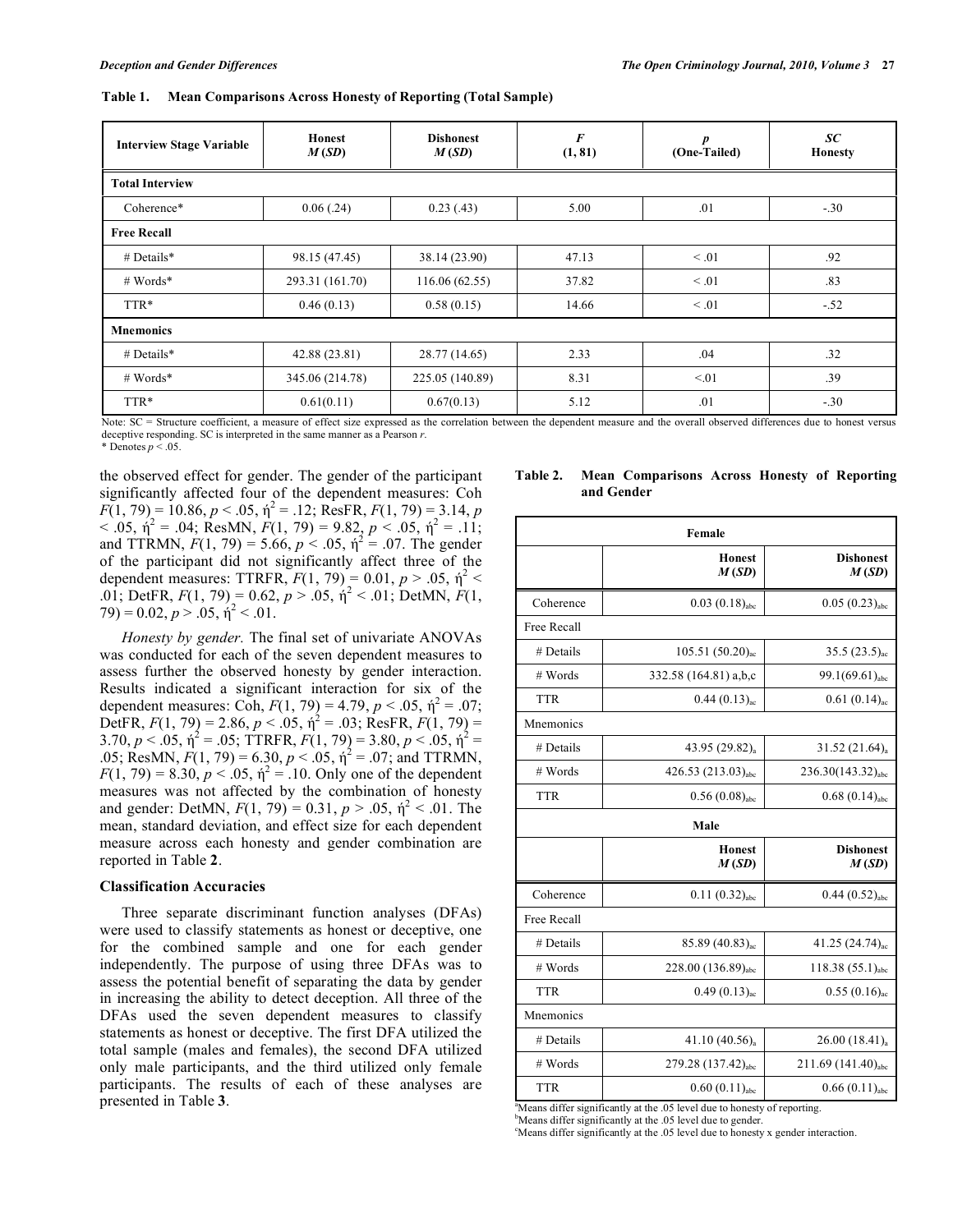**Table 3. Classification Accuracies for ACID Variables (Gender-Combined and Gender-Split)** 

|                        | Predicted<br>Honest | Predicted<br><b>Deceptive</b> | $\frac{0}{0}$<br>Correct |
|------------------------|---------------------|-------------------------------|--------------------------|
| <b>Gender-Combined</b> |                     |                               |                          |
| <b>True Honest</b>     | $36*$               | 12                            | 75.0%                    |
| True Deceptive         | 5                   | $30*$                         | 85.7%                    |
| Total                  |                     | 66/83                         | $= 79.5%$                |
| <b>Male Only</b>       |                     |                               |                          |
| True Honest $-18$      | $16*$               | $\overline{2}$                | 88.9%                    |
| True Deceptive $-16$   | $\overline{2}$      | $14*$                         | 87.5%                    |
| $Total - 34$           |                     | 30/34                         | $= 88.25$                |
| <b>Female Only</b>     |                     |                               |                          |
| True Honest - 18       | $26*$               | $\overline{4}$                | 86.7%                    |
| True Deceptive-16      | 1                   | 18*                           | 94.7%                    |
| Total                  |                     | 44/49                         | $= 89.8\%$               |

Note: 79.5% of statements classified correctly for gender-combined; 89.1% of statements classified correctly for gender-split

\*Denotes number of cases classified correctly.

*Effect of gender on classification.* A hierarchical linear regression assessed whether splitting the sample on the basis of gender led to a significant improvement in the DFA's ability to classify statements as honest or deceptive. Classification accuracies were computed for each case when predicted using the model with gender collapsed and for each case when predicted using the model that contained only their gender. The classification accuracy for each case computed using the gender-combined model was entered on the first block of the regression, and the classification accuracy for each case computed using the gender-split model was entered on the second block. This assessed whether the gender-split models led to an improvement in classification accuracy after controlling for the classification accuracy of the gender-combined model. Results indicated an improvement in classification accuracy using the gendersplit models after controlling for the classification accuracy using the gender-combined model,  $R_1 = .60$ ,  $R_2 = .78$ ,  $\Delta R =$ .18,  $\Delta F(1, 80) = 53.20, p < .05$ .

## **DISCUSSION**

### **Replication and Extension of ACID**

 The primary goal of this study was to replicate the ACID procedure with a sample of inmate witnesses. This was successful, as there was a significant relationship between the traditional ACID variables and honesty of reporting (i.e., honesty versus deception). As predicted, honest respondents provided longer responses and more overall detail than did deceptive respondents. Importantly, honest respondents also added more words and more details during the mnemonics portion of the RI. These findings are consistent with previous ACID research, where honest responding has been described as vivid (i.e., longer and more detailed) and spontaneous (i.e., more words and details added as a result of the recall

enhancement effects of the mnemonics; Colwell *et al*., 2002; Colwell *et al*., 2006; Colwell *et al*., 2008).

 The secondary goal was to extend the ACID system with the additions of coherence and TTR. This also was successful. Both honest and deceptive respondents made contradictions that resulted in incoherent statements. However, honest statements were more likely to be coherent than were deceptive statements. In previous studies (Colwell & Sjerven, 2005; Hartwig & Doering, 2009; Granhag *et al*, 2004; Hines *et al*., 2009), both honest and deceptive respondents have indicated that it is necessary to avoid major contradictions in order to appear convincing. However, simply put, the additional effort required for successful deception meant that deceptive respondents were more likely to make glaring errors than were honest respondents, contributing to a significantly higher frequency of contradictions being made by deceptive respondents. These observed difference in coherence must be viewed with caution, however, as honest men were more likely to be incoherent than were deceptive women. In addition, honest statements demonstrated lower TTRs than did deceptive statements. In short, deceivers must work harder in order to be convincing than do honest respondents. This results in more careful use of language, which elevates the TTR. In sum, both additional criteria were related to deception in the predicted manner.

 *Classification accuracy*. Consistent with previous research, approximately 80% (66 of 83) of participants in this study were classified accurately as honest or deceptive using a discriminant function analysis for the total (gendercombined) sample. This number increased to approximately 90% (74 of 83) accuracy when the sample was split by gender, such that a slightly different predictive model was used for each gender. This is consistent with observations in previous studies that showed relatively higher classification accuracies in single-gender samples.

#### **Gender Differences**

 *Gender.* The third and final goal of this study was to explore gender differences in verbal deception. Statements provided by female participants were more coherent, contained more words during their initial description of the event, and contained more words during the mnemonics portion of the interview. Notably, deceptive women were even more coherent than honest men. These findings are consistent with previously reported gender differences in lexical ability and working memory (Duff & Hampson, 2001; Herlitz *et al*., 1997; McBurney *et al*., 1997; Postma *et al*., 2004). The improved lexical ability of women leads to the potential to produce more words during a recall task. Hypothetically, superior working memory could make women less likely to contradict themselves as well, although more research is necessary before this can be stated with any certainty.

 *Gender by honesty interaction.* Interestingly, it seems that the expected effects as a result of honesty versus deception per the ACID system were magnified by the effect of gender. That is, the performance of female participants on the variables dealing with details and response length are in the expected direction, but more polarized than the performance of male participants. Honest female participants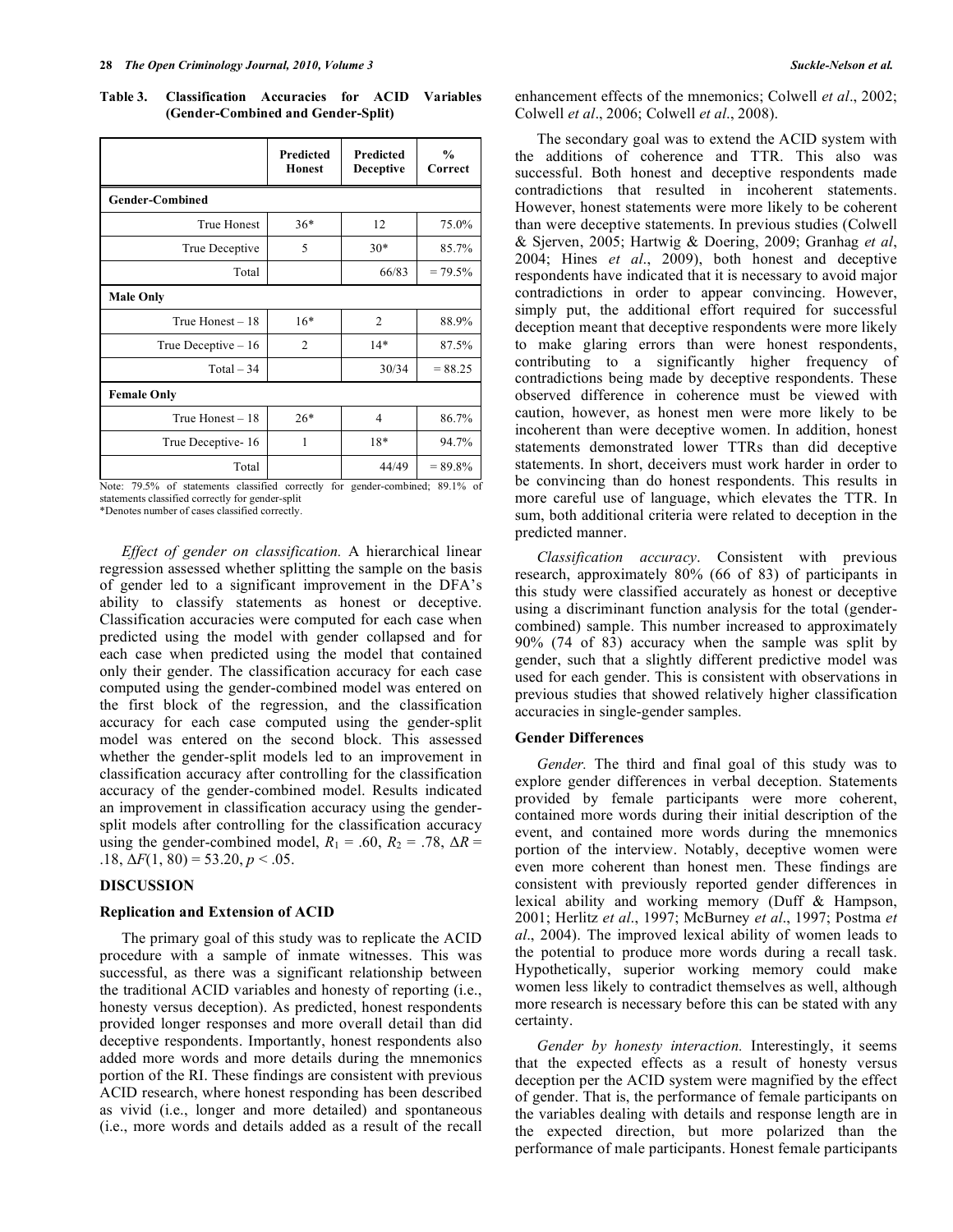provided more words and more total detail at free recall and during the mnemonics phase than did both honest and deceptive male participants. However, deceptive female participants provided fewer words and less total detail at free recall and during the mnemonics than did all male participants. Finally, at least during free recall, TTR values indicated that deceptive women speak more carefully than any other group. The ACID system was created to pick out differences in speech that occur along cognitive and interpersonal lines. To the extent that culture teaches different cognitive and interpersonal skills to each gender, it makes sense that these gender differences should emerge during the ACID procedure. Women may lie more, though their reasons for doing so are indicative of interpersonal and social concern (DePaulo & Kashy, 1998; DePaulo *et al*., 1996; Feldman *et al*., 2002; Tyler & Feldman, 2004).

 Historically, women have been found to be more aware of social and interpersonal cues (both verbal and nonverbal). Greater awareness of social cues and more experience with deception may combine to give women more knowledge about the process of interpersonal deception. However, this awareness is most likely mediated by the social power and status attributed to women rather than simply being a woman (Crawford, 1995; Eagly, 1987). Men typically have had more social power and status than women, and women who obtain more equivalent social power and status (e.g., by obtaining a higher position of authority within a company) have been found to communicate more like men. The United States incarcerates a much higher proportion of males than females, and those females who are incarcerated often are from positions of very low social status, due to histories of abuse, drug use, and prostitution. The groups in this study differed in gender and most likely also differed in social power.

### **FUTURE DIRECTIONS**

 The present findings suggest a number of future investigations in order to attempt to sort out the confluence of gender and social power. First, an attempt should be made to replicate the current findings in a new sample of male and female inmates. In addition, an attempt should be made to assess whether the findings occur in groups other than male and female inmates. Finally, future research also should study the relationship between social power and verbal behavior during interpersonal deception, both with and without the inclusion of gender as an additional factor. It is possible that the observed differences in this study are not really due to gender at all. They may be the result of the social conditions experienced by male versus female offenders.

# **CONCLUSIONS**

 The present study provided further evidence of the potential usefulness of the ACID procedure of interviewing and credibility assessment among a sample of forensicallyrelevant witnesses. Also, the study indicated that the inclusion of coherence and TTR as dependent measures may assist future credibility assessments. However, the low baserate of violations of coherence and its confound with verbal ability and working memory suggest that this particular criterion should be used with extreme caution (especially among men). Finally, a number of gender differences were

seen, which indicate the need for future research in this area. Practically, these differences may mean that separate norms should be used for men and women when conducting verbal credibility assessments. Theoretically, future researchers should investigate the potential meditating effect that social status and perceived power may have on gender differences in verbal behavior during interpersonal deception. Even if these findings are not replicated in other social groups (e.g., because they are due to social power rather than to gender), the gender differences reported in this study may still be relevant to forensic professionals.

#### **REFERENCES**

- Ansarra, R., Colwell, K., Hiscock-Anisman, C., Hines, A., Memon, A., & Kondor, S. (2009). Augmenting ACID with affective details to assess credibility. Manuscript under review.
- Colwell, K., Hiscock-Anisman, C. K, Hazlett, G., & Morgan, C. A. (2009). Credibility assessment of suspects speaking Arabic through English interpreters. Manuscript in progress.
- Colwell, K., Hiscock, C. K, & Memon, A. (2002). Interviewing techniques and the assessment of statement credibility. *Applied Cognitive Psychology, 16,* 287-300.
- Colwell, K., Hiscock-Anisman, C., Memon, A., Rachel, A., & Colwell, L. (2007). Vividness and spontaneity of statement detail characteristics as predictors of witness credibility. *American Journal of Forensic Psychology, 25,* 5-30.
- Colwell, K., Hiscock-Anisman, C. K., Memon, A., Taylor, L., & Prewett, J. (2008). Assessment Criteria Indicative of Deception (ACID): an integrated system of investigative interviewing and detecting deception. *Journal of Investigative Psychology and Offender Profiling, 4,* 167-180*.*
- Colwell, K., Hiscock-Anisman, C., Memon, A., Yaeger, H., & Michlik, P. M. (2006). Strategies of impression management among deceivers and truth-tellers: How liars attempt to convince. *American Journal of Forensic Psychology, 24,* 31-38.
- Colwell, K., & Sjerven, E. R. (2005). The 'Coin-in-Hand' stratagem for forensic assessment of malingering. *American Journal of Forensic Psychology, 23,* 83-89*.*
- Crawford, M. (1995). *Talking difference: on gender and language.* Thousand Oaks, CA: Sage Publications, Inc.
- DePaulo, B. M., & Kashy, D. A. (1998). Everyday lies in close and casual relationships. *Journal of Personality and Social Psychology, 74,*  63-79.
- DePaulo, B. M., Kashy, D. A., Kirkendol, S. E., Wyer, M. M., & Epstein, J. A. (1996). *Journal of Personality and Social Psychology, 70,* 979- 995.
- Duff, S. J., & Hampson, E. (2001). A sex difference on a novel spatial working memory task in humans. *Brain and Cognition, 47*(3), 470- 493.
- Eagly, A. H. (1987). *Sex Differences in Social Behavior: A Social-Role Interpretation.* Hillsdale, NJ: Lawrence Erlbaum Associates, Publishers.
- Feldman, R. S., Forrest, James A., & Happ, B. R. (2002). Self-presentation and verbal deception: Do self-presenters lie more? *Basic and Applied Social Psychology, 24*, 163-170.
- Granhag, P. A., Andersson, L. O., Stromwall, L. A., & Hartwig, M. (2004). Imprisoned knowledge: Criminals' beliefs about deception. *Legal and Criminological Psychology, 9,* 103-119.
- Hartwig, M., & Doering, N. (March, 2009). Strategies of the deception game: A social cognitive theory of the psychology of innocence and guilt. Paper presented at the annual conference of the American Psychology-Law Society, San Antonio, Texas.
- Henley, N. M. (1995). Body politics revisited: What do we know today? In Kalbfleisch, P. J. & Cody, M. J. (Eds.), *Gender, power, and communication in human relationships* (pp. 27-62). Hillsdale, NJ: Lawrence Erlbaum Associates, Publishers.
- Herlitz, A., Nilsson, L. G., & Backman, L. (1997). Gender differences in episodic memory. *Memory & Cognition. 25*, 801-811.
- Hines, A., Colwell, K., Hiscock-Anisman, C., Ansarra, R., Memon, A., & Garrett, E. (Manuscript accepted pending revisions). Impression management strategies of deceivers and honest reporters in an investigative interview. *European Journal of Psychology Applied to the Legal Context.*.